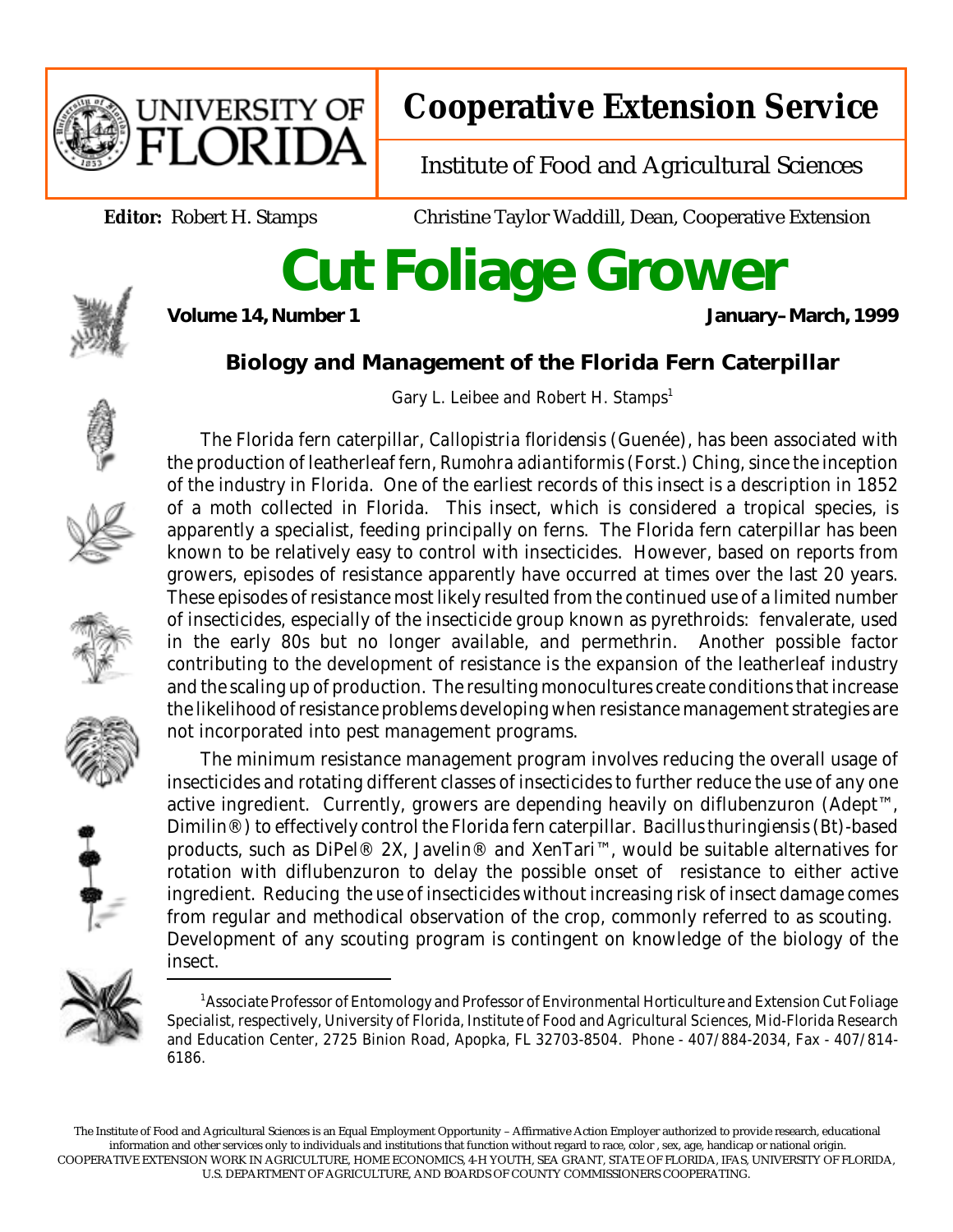The following describes the appearance of life stages, development time, feeding habits and other behavior of the Florida fern caterpillar.

**Development.** The Florida fern caterpillar has four life stages: egg, larva (caterpillar), pupa (resting stage) in a cocoon, and adult (moth). How long it takes an insect to go through these stages is dependent on temperature. Roughly, the development time is cut in half every 10°F (5.6°C) above 50°F (10°C). Below 50°F, development is very slow, taking several months to go from egg to adult. At 70°F (21°C), the time from egg to adult is about 60 days. At its fastest, approaching 85°F (30°C), the total time from egg to adult is about 30 days. It is estimated there are 5-6 generations per year in central Florida.

**Egg.** Between 200 and 600 eggs are laid by a single female. Eggs are laid singly and attached to the underside of young leaves and on the fiddleheads. They take 5 to 7 days to hatch at 70°F (21°C). Eggs are round with a diameter of about 0.02 inch (0.5 mm), slightly flattened, and are covered with a net-like ribbing. They are translucent white to pale green when freshly laid, acquiring brown markings and becoming yellowish-green as they age.

**Caterpillar.** The caterpillar goes through 5–6 stages, getting larger and eating more with each stage. A full-grown caterpillar is about 1½ inches (3.8 cm) long. Larval development takes around 36 – 42 days at 70 $\textdegree$  (21 $\textdegree$ C). The amount of leaf area consumed by the last two caterpillar stages can comprise more than 80% of the total leaf area consumed by the caterpillar. The caterpillar has several color phases. Caterpillars are glassy green until about the third stage, at which time they begin to develop one of about five color types and can differ dramatically in appearance. The color types range from totally green, green with a white band and a black band running the length of the body, as previously described but with black spots on top, brown to velvet black, and brown to velvet black with a white band running the length of the body. Caterpillars tend to feed higher on the plants at night and under low-light conditions during the day than during brighter daylight conditions. Caterpillars blend in very well with the foliage, and may rest along the midrib of the frond making them very difficult to see.

**Pupa.** When the caterpillars are done feeding, they move to the ground where they spend several days preparing their cocoon in which they pupate. The pupa is shiny mahoganybrown. It is rarely seen since it is usually inside the cocoon. The cocoon is covered with debris, such as leaves and soil, making it very difficult to find. At 70°F (21°C), the pupal stage lasts about 18 days.

Adult. The moth is brown and has a wingspan of about  $1C$  inches  $(2.9 \text{ cm})$ . It is typical of many moths in this group, with the front wing having various shades of brown with lighter, wavy lines. A distinctive character is a dark reddish-brown to chocolate-brown triangular patch about the middle and on the leading edge of the forewing. The sides of the triangle not along the leading edge of the wing are set off with lighter lines. There is also a similar but less distinct triangle closer to the tip of the wing. The hind wings are a light uniform brown color, edged with a narrow, lighter band. The moths fly at night and are strong flyers. They have been collected every month of the year in Florida.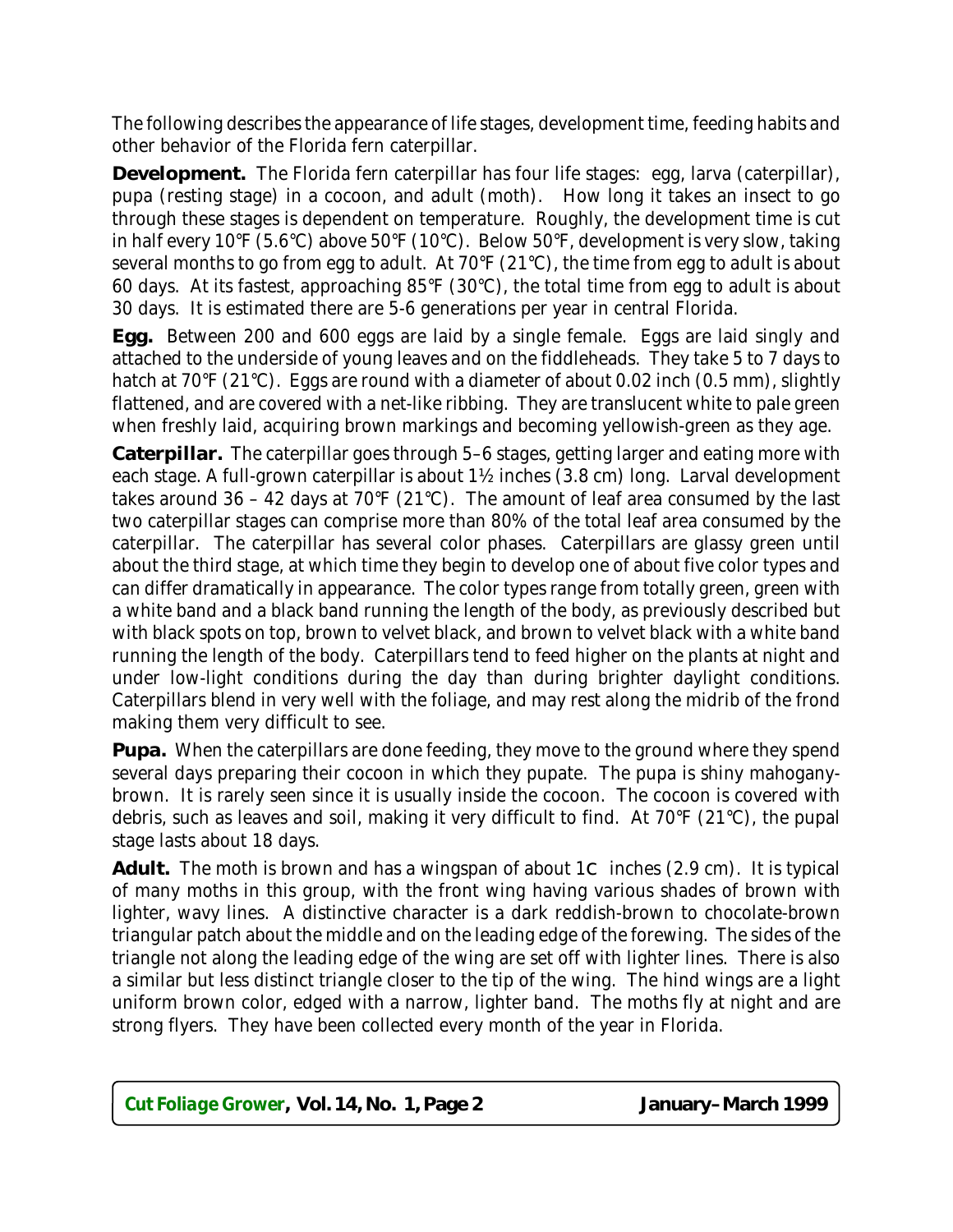**Note.** The beet armyworm (*Spodoptera exigua* (Hubner)) is a similar species with different color phases in the larval stage. This is worth mentioning because the beet armyworm can be a pest in tree "fern" (*Asparagus virgatus* Bak.) and is apparently being mistaken for the Florida fern caterpillar in tree "fern". There are no apparent records of the Florida fern caterpillar feeding on tree "fern". This is significant in that, diflubenzuron, which is very effective on the Florida fern caterpillar, may not be as effective at controlling the beet armyworm. The beet armyworm is not known to feed on leatherleaf fern. See *Cut Foliage Research Note* RH-97-A (Pesticides labeled for use in commercial ornamental asparagus production in Florida) for products that can be used to control caterpillars on tree "fern".

**Management recommendations.** Since much of the insecticide is applied through the irrigation system (chemigation), and many insecticides are not labeled for chemigation, the number of insecticides available for control of the Florida fern caterpillar by chemigation is rather limited (see Table 1). NOTE: Unless it is explicitly stated on the label, an insecticide cannot be applied by chemigation. Also note that all formulations of the same active ingredient may not be labeled for chemigation - **READ THE LABEL!**

| Table 1. Examples of insecticides labeled for use on leatherleaf fern. |                               |                                                                      |  |  |  |
|------------------------------------------------------------------------|-------------------------------|----------------------------------------------------------------------|--|--|--|
| <b>Insecticide classification</b>                                      | <b>Common name</b>            | <b>Trade names</b>                                                   |  |  |  |
| <i>Carbamates</i>                                                      | carbaryl                      | Carbaryl*, Sevin®*                                                   |  |  |  |
| Chlorinated hydrocarbons                                               | endosulfan                    | Endosulfan, Phaser®, Thiodan®                                        |  |  |  |
| <b>Growth regulators</b>                                               | diflubenzuron                 | Adept <sup>™**</sup> , Dimilin® <sup>**</sup>                        |  |  |  |
| <b>Microbials</b>                                                      | <b>Bacillus thuringiensis</b> | DiPel® 2X***, Javelin®, XenTari™**                                   |  |  |  |
| Organophosphates                                                       | chlorpyrifos                  | DuraGuard™, Dursban™                                                 |  |  |  |
| Pyrethoids                                                             | bifenthrin                    | <b>Talstar®</b>                                                      |  |  |  |
|                                                                        | lambda-cyhalothrin            | Topcide™                                                             |  |  |  |
|                                                                        | permethrin                    | Ambush <sup>®**</sup> , Astro <sup>™**</sup> , Pounce <sup>®**</sup> |  |  |  |
| <b>Spinosyns</b>                                                       | spinosad                      | Conserve <sup>™</sup> SC                                             |  |  |  |
| * Some formulations labeled for chemigation.<br>.                      |                               |                                                                      |  |  |  |

\*\* Labeled for chemigation.

\*\*\* Labeled for chemigation only in Florida.

As previously mentioned, an important factor to consider in the management of the Florida fern caterpillar is the potential for insecticide resistance. Since the potential for development of resistance exists for any insecticide, reliance on one active ingredient or